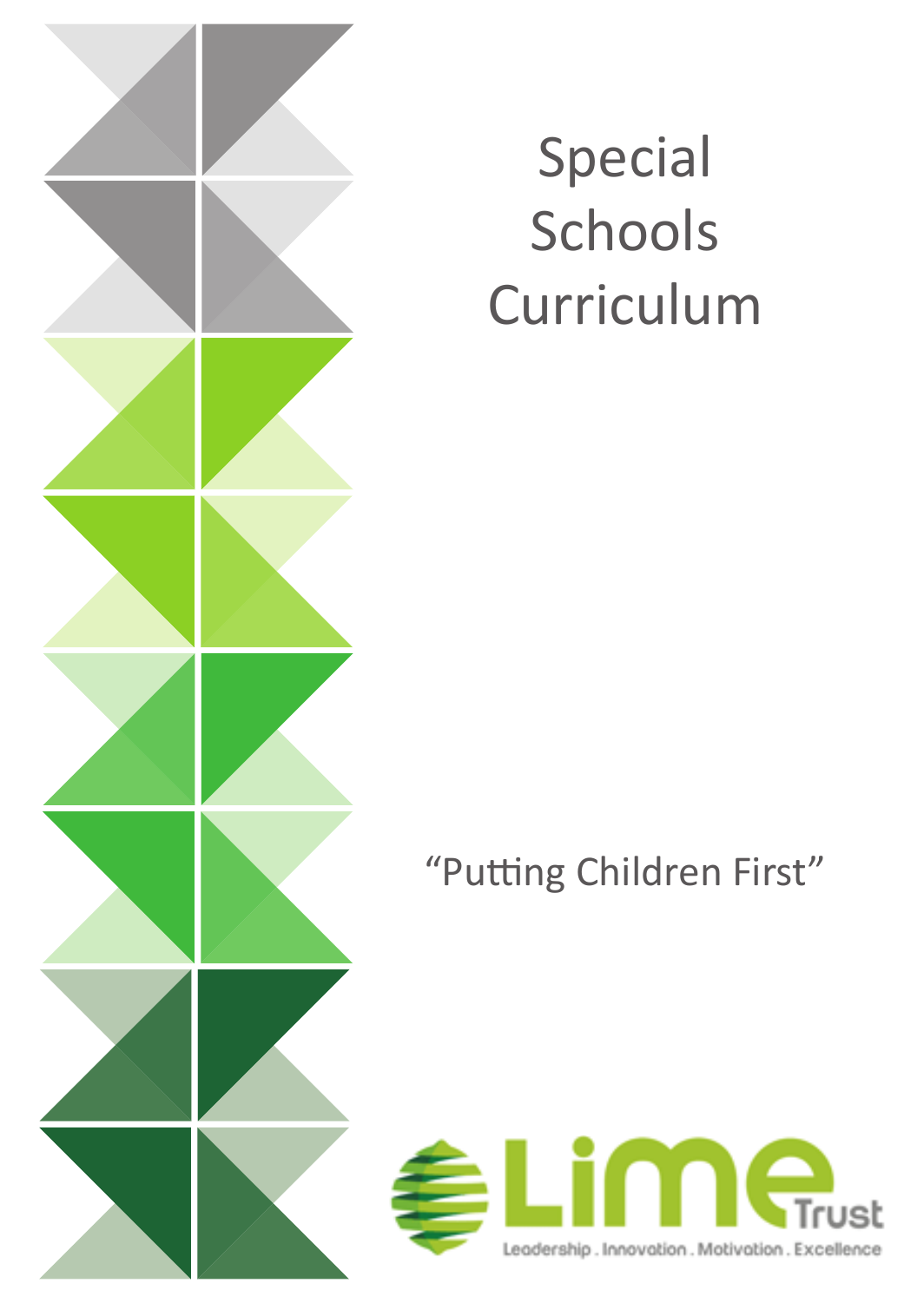# Curriculum Aims

To enable each individual pupil to achieve the fullest degree of personal autonomy and have an equal opportunity to reach their maximum potential and have as much personal independence as possible within a multicultural society.

To enlarge each individual pupil's knowledge, experience and imaginative understanding so that they can be a contributing member of their social group.

To provide an educational framework within which the individual's self-identity is nurtured, enabling them to achieve the highest possible standards in all areas, with opportunities to achieve recognised accreditation where appropriate.

To work closely with parents/carers ensuring that all aspects of pupil progress are fully inclusive, shared and supported.

To pursue excellence in all its activities within school including therapeutic, play and life-long learning opportunities and to raise awareness of the needs of our pupils though forging links with our local school communities.

The Lime Trust is unique both in the way these aims are achieved and how the balance is accomplished between pupil's educational programmes and the other aspects of the learning environment. Every effort is made to discover the wishes of parents/carers regarding their children's education. These aims are met by creating a well organised learning environment that is challenging, stimulating and based on fun and enjoyment.

# Curriculum Values

We value:

A climate that fosters fun, learning for all and a positive selfimage.

Good relationships between staff and children, school and home, school and the wider community.

An environment where everyone is treated with dignity, respect and is of equal worth.

The different interests, strengths, rates of working and ways of learning for all.

"Putting Children First"



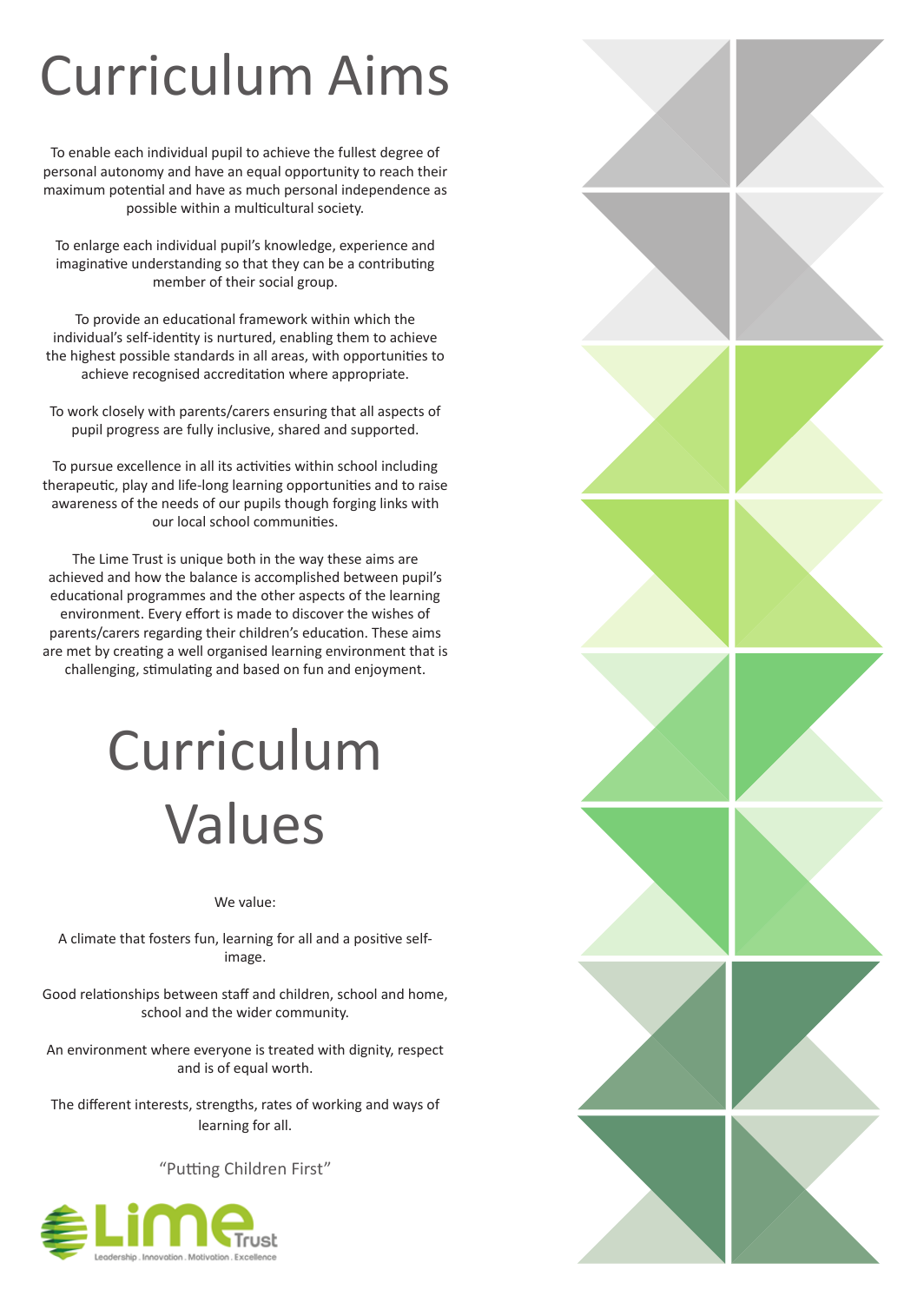# Curriculum Purpose

At the Lime Trust we believe that one of the central aims of the educational opportunities we deliver is to enable the children who arrive at the school to leave as young adults who are as independent as possible. To help achieve this it is essential to recognise that irrespective of the pupil's level of ability, the provision available throughout the school as they become older needs to reflect their changing age. This is achieved in a number of ways, such as ensuring that the work provided is developmentally appropriate in terms of both the learning contexts and the resources used, that teaching and social areas are designed to reflect changing interests and social dynamics and that the curriculum provided adapts to the changes in emphasis and priority.

#### Assessment Link

At the Lime Trust we believe that it is essential that the achievements of our pupils are celebrated with as wide an audience as possible and as such we use an electronic formative assessment tool 'Evidence for Learning' to showcase the achievements of all of our pupils.

This includes photographs and video footage distributed throughout the year and as an end of year summary. As well as highlighting individual achievements, we also celebrate whole class achievements and experiences such as involvement in school productions or going on day trips and residential visits.

"Putting Children First"



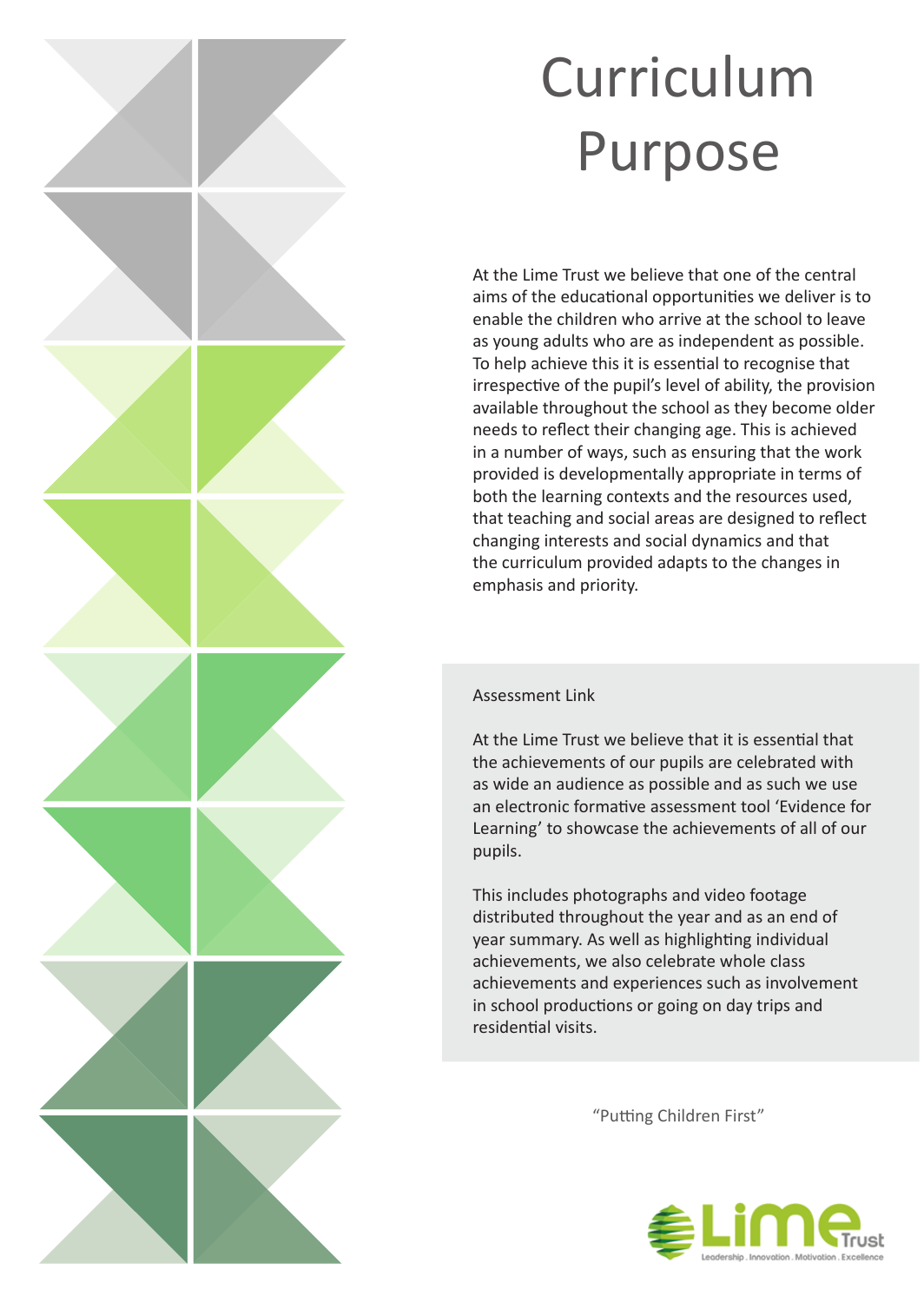

# Areas of Need

### Communication and Interaction

Communication and interaction is an area of need that focuses on Speech, Language and Communication Needs (SLCN), and, Autism Spectrum Disorder (ASD).For children and young people with speech, language and communication needs finding ways that can help them express themselves and participate in life is key.



### Cognition and Learning

Children and young people experiencing difficulties in this area require additional support around their ability to learn and do well at school. A wide range of needs are covered including moderate learning difficulties (MLD) to severe learning difficulties (SLD); and profound and multiple learning difficulties (PMLD).



### Social, Emotional and Mental Health

Social, Emotional and Mental Health Needs is an area of need that encompasses Attention Deficit Disorder, Attention Deficit Hyperactive Disorder or Attachment Disorder.



### Physical and Sensory

Sensory and/or physical needs is an area that encompasses: Hearing Impairment (HI) Vision Impairment (VI) Multi-sensory Impairment (MSI) Physical Disability (PD).

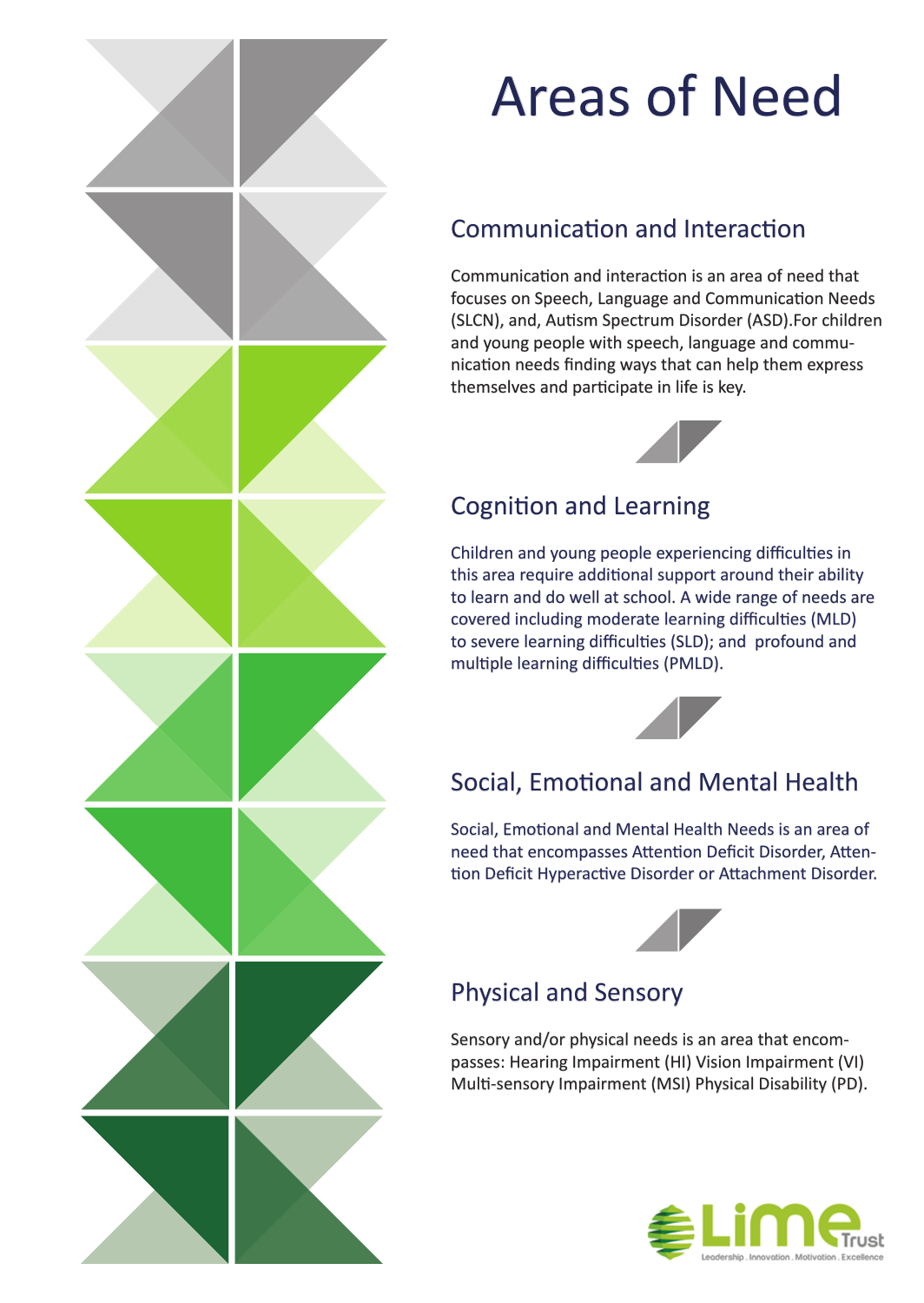# Topic **Overview**



| Year 1                         | Early Years          | Lower KS2          | Upper KS2            | Key Stage 3            | Key Stage 4                   |
|--------------------------------|----------------------|--------------------|----------------------|------------------------|-------------------------------|
| Autumn<br>"How we live"        | In the Home          | Egyptians          | Myths and<br>Legends | Native America         | Celebrations<br>and Festivals |
| Spring<br>"Into the wild"      | All About<br>Animals | African Safari     | Rainforests          | India                  | Conservation                  |
| Summer<br>"Water around<br>us" | At the Seaside       | Splash             | Under the Sea        | <b>Blue Planet</b>     | Coast to Coast                |
| Year 2                         | <b>Early Years</b>   | Lower KS2          | Upper KS2            | Key Stage 3            | Key Stage 4                   |
|                                |                      |                    |                      |                        |                               |
| Autumn<br>"Going places"       | On the Move          | Journeys           | London               | Europe                 | <b>Travel</b>                 |
| Spring<br>"Distant<br>worlds"  | Up in Space          | <b>Fairy Tales</b> | <b>Explorers</b>     | <b>Mystical Places</b> | Legends                       |

|                    | Autumn                   | Spring      | Summer               |
|--------------------|--------------------------|-------------|----------------------|
| POST <sub>16</sub> |                          |             |                      |
|                    | <b>Special Occasions</b> | The Seasons | Friends of the Earth |

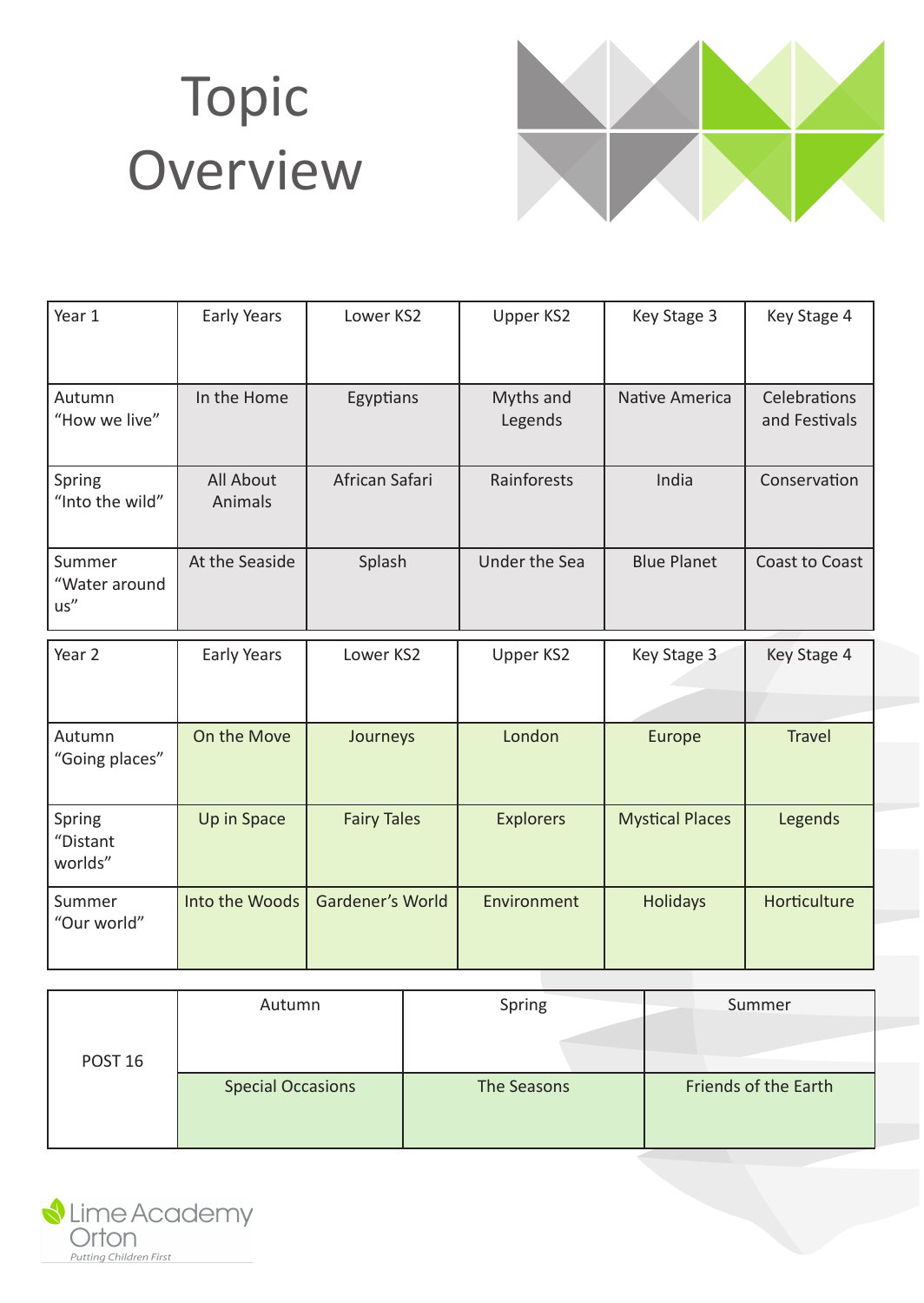# Curriculum Pathways

#### Engage

On this pathway learners develop three 'Foundations of Learning', in addition to working on EHCP targets from our core skills curriculum.



#### Inspire

On this pathway pupils learn about six 'Areas of Learning', in addition to working on EHCP targets from our core skills curriculum



#### Empower

On this pathway pupils learn about six 'Areas of Learning', in addition to working on EHCP targets from our core skills curriculum and are assessed using ap-propriate accreditations.





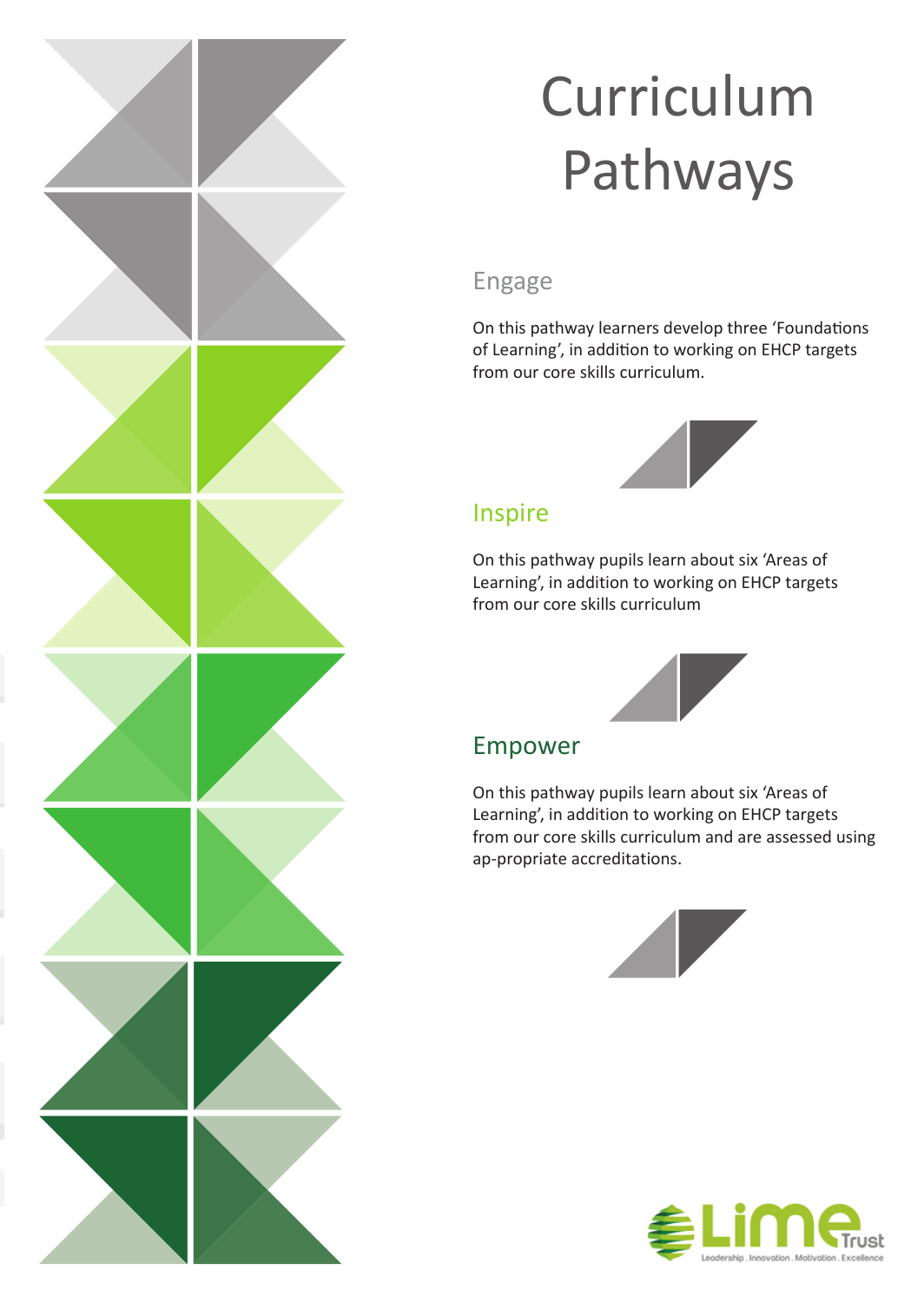

**Each of our sessions is pitched towards a specific curriculum pathway** 

### **ENGAGE**

Pupils learning on this pathway may have profound and multiple learning disabilities or be at the earliest level of development due to their young age. They may also have physical disabilities, sensory impairment or complex medical needs. Their learning sessions will be planned to incorporate multisensory approaches and sequential repetition of early learning skills. Lessons for learners on the Engage pathway will be non-subject based and instead focus on early communication, learning, social and physical skills starting from the child's interests.

### **INSPIRE**

Pupils learning on this pathway may have a severe learning disability, communication difficulties and/or delayed attention and engagement. They may also have physical disabilities, sensory impairment or complex medical needs. Their learning sessions will be planned to incorporate creative approaches to engaging learners in key skills development, independence and life-long learning. Lessons for learners on the Inspire pathway will be more subject based and begin to build English and Maths skills alongside a broad and balanced curriculum offer.

**If you are unsure which pathway lessons would be appropriate for your child please speak to their teacher or come along and give it a try!** 

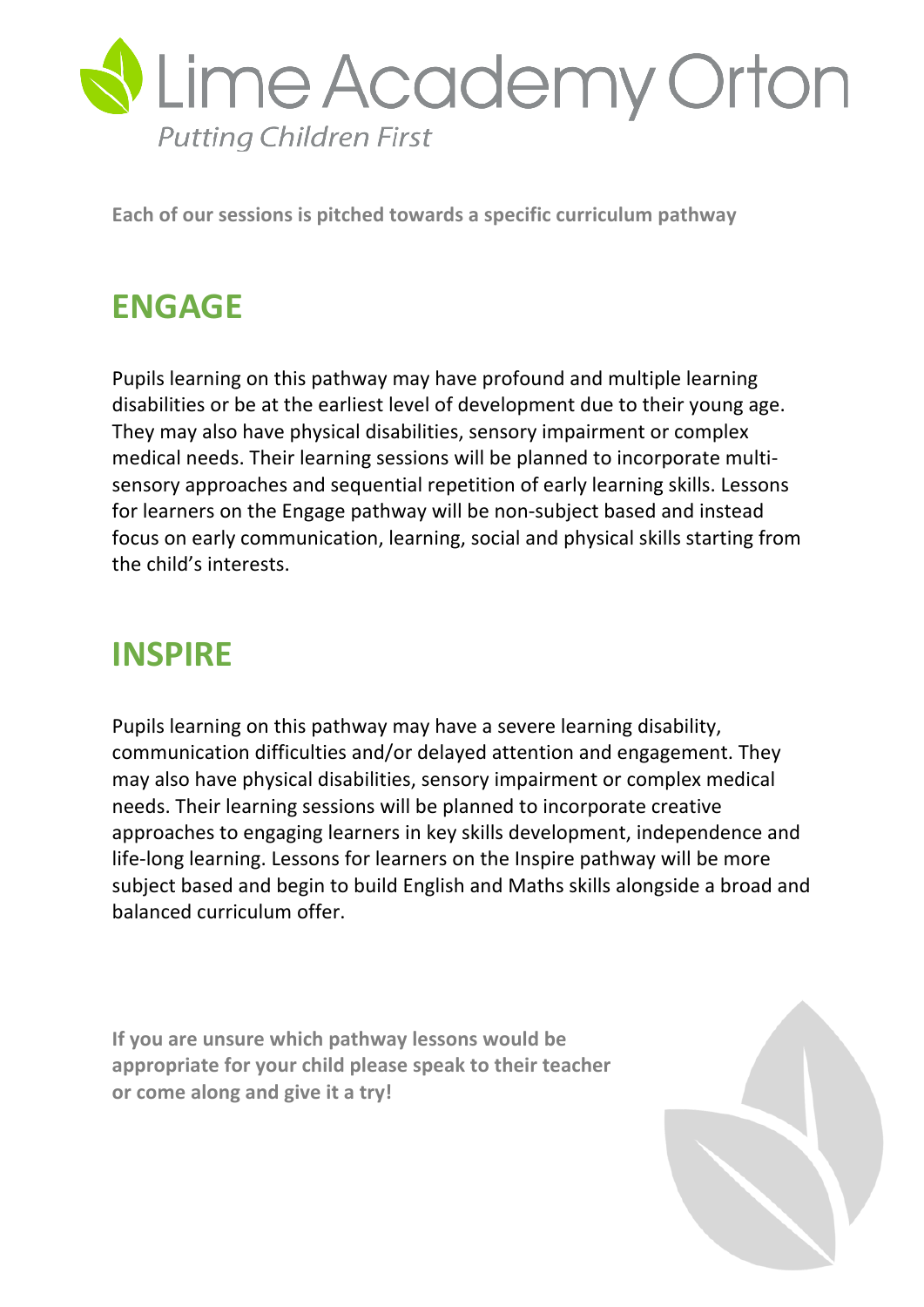

## Engage Pathway

On this pathway learners develop three 'Foundations of Learning',

Reactive Responsive Proactive

Each foundation is divided into the four areas of need, to link to and provide a framework for Education Health and Care Plan outcomes.

Communication and Interaction Cognition and Learning

Social and Emotional Physical and Sensory

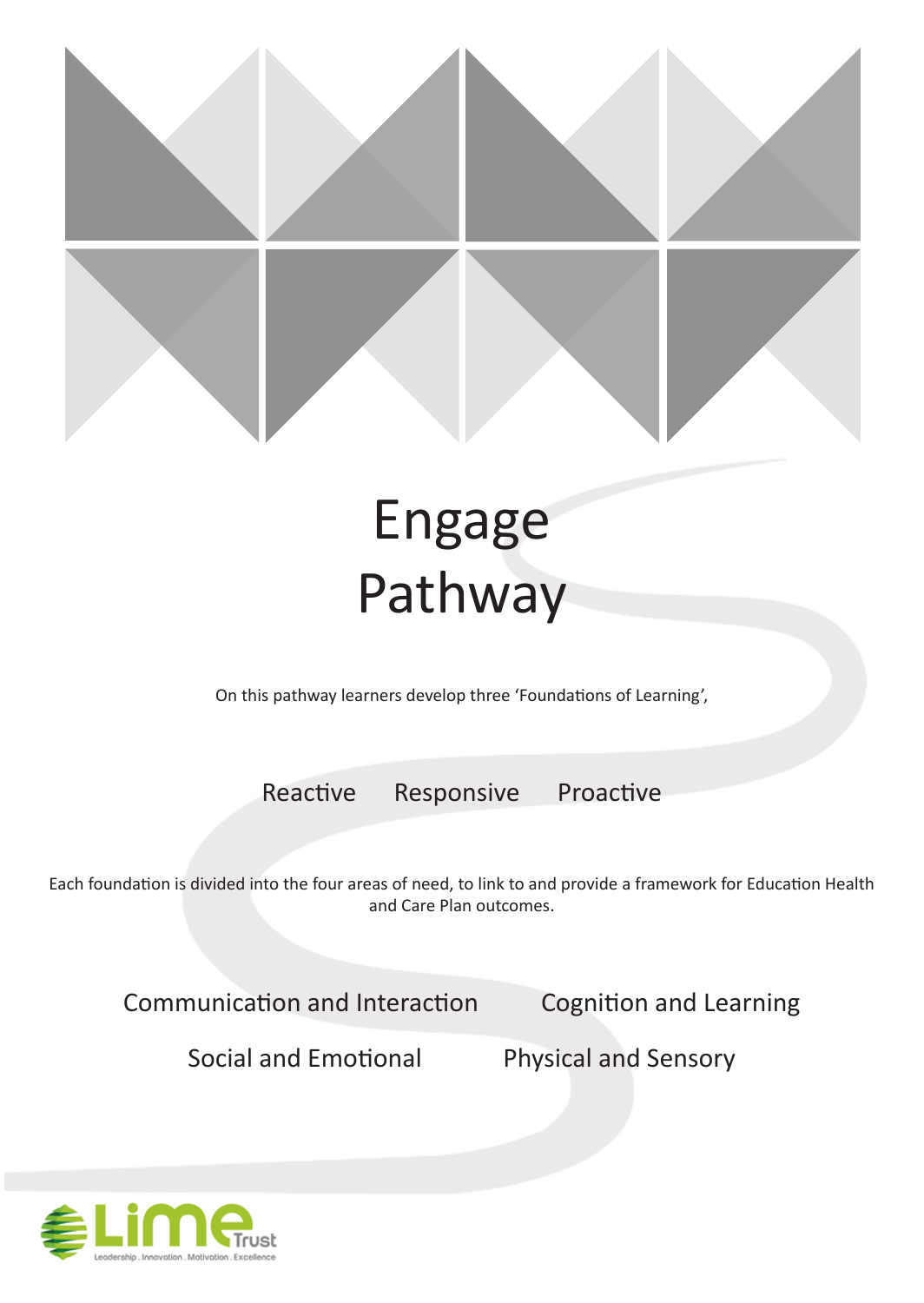

### Inspire Pathway

On this pathway learners develop six 'Areas of Learning',

English Mathematics Science

The World Around Us Wellness Creative Arts

in addition to working on EHCP outcomes from our core skills curriculum. These are woven within the content of this pathway, overarching all areas of learning under the following areas of need,

Communication and Interaction Cognition and Learning

Social and Emotional Physical and Sensory

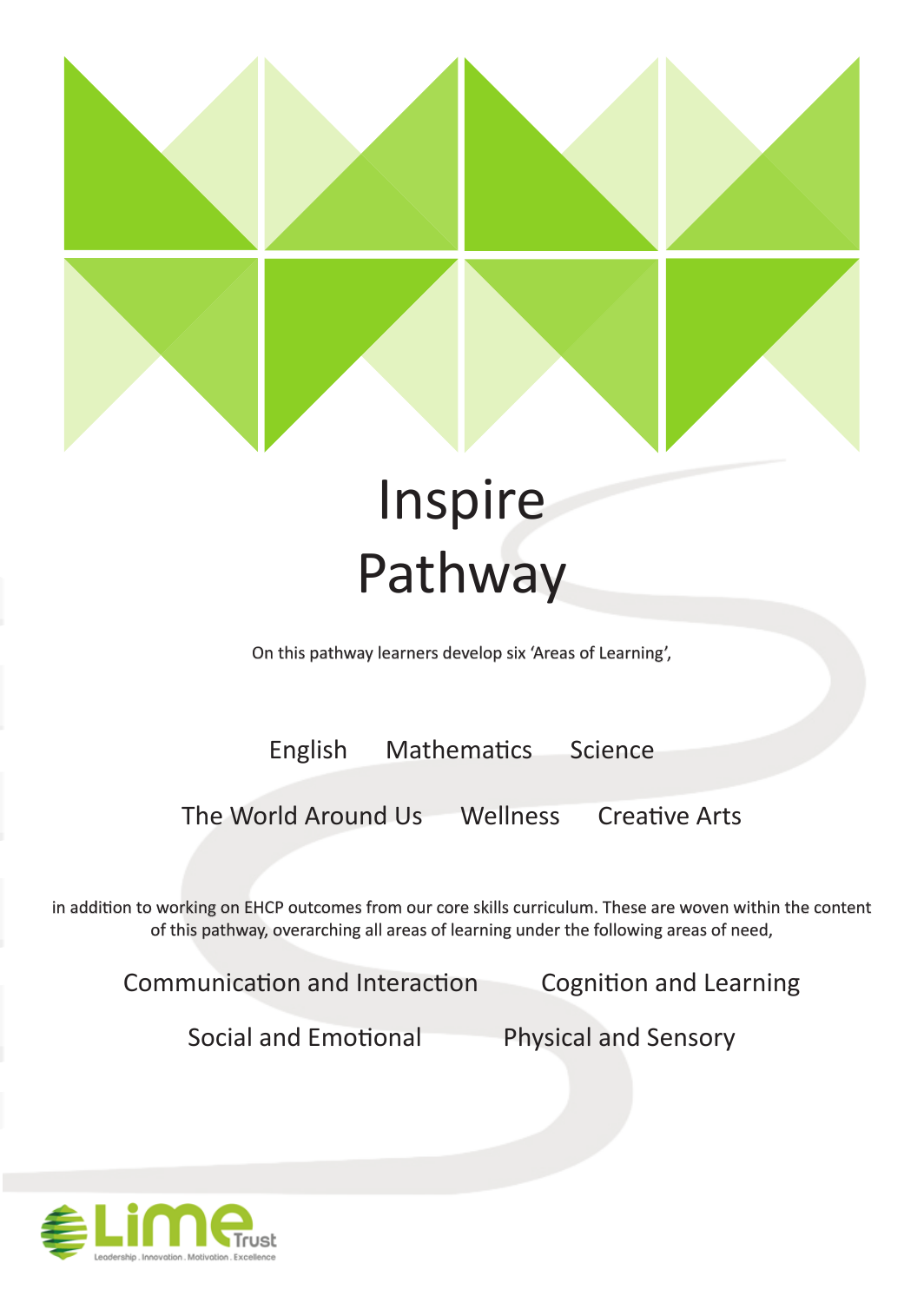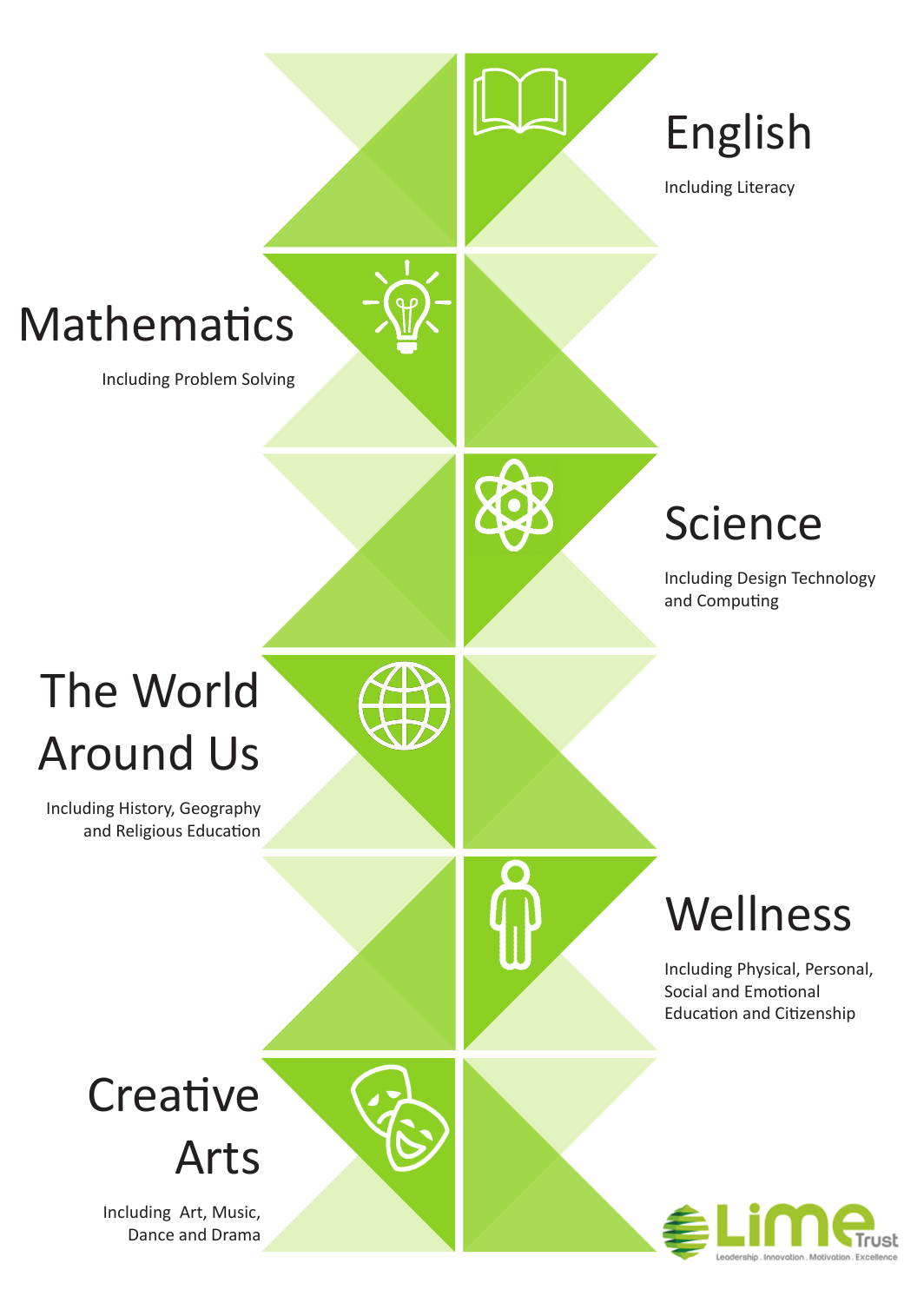

### Empower Pathway

At Post-16 our learners transition to the Empower pathway as they prepare for adulthood.

On this pathway learners follow the 'Preparing for Adulthood' outcomes,

Employment Independent Living

Friends, Relationships and Community Good Health

in addition to working on EHCP targets woven within the Engage, Inspire and Discover pathways. This also includes applied literacy and numeracy targets embedded across the PfA outcomes. Learners aim to achieve acreditations in OCR Life and Living Skills and the Duke of Edinburgh award scheme.

Learners on this pathway will embed the skills achieved within the 'areas of learning' and apply these skills for life long learning.